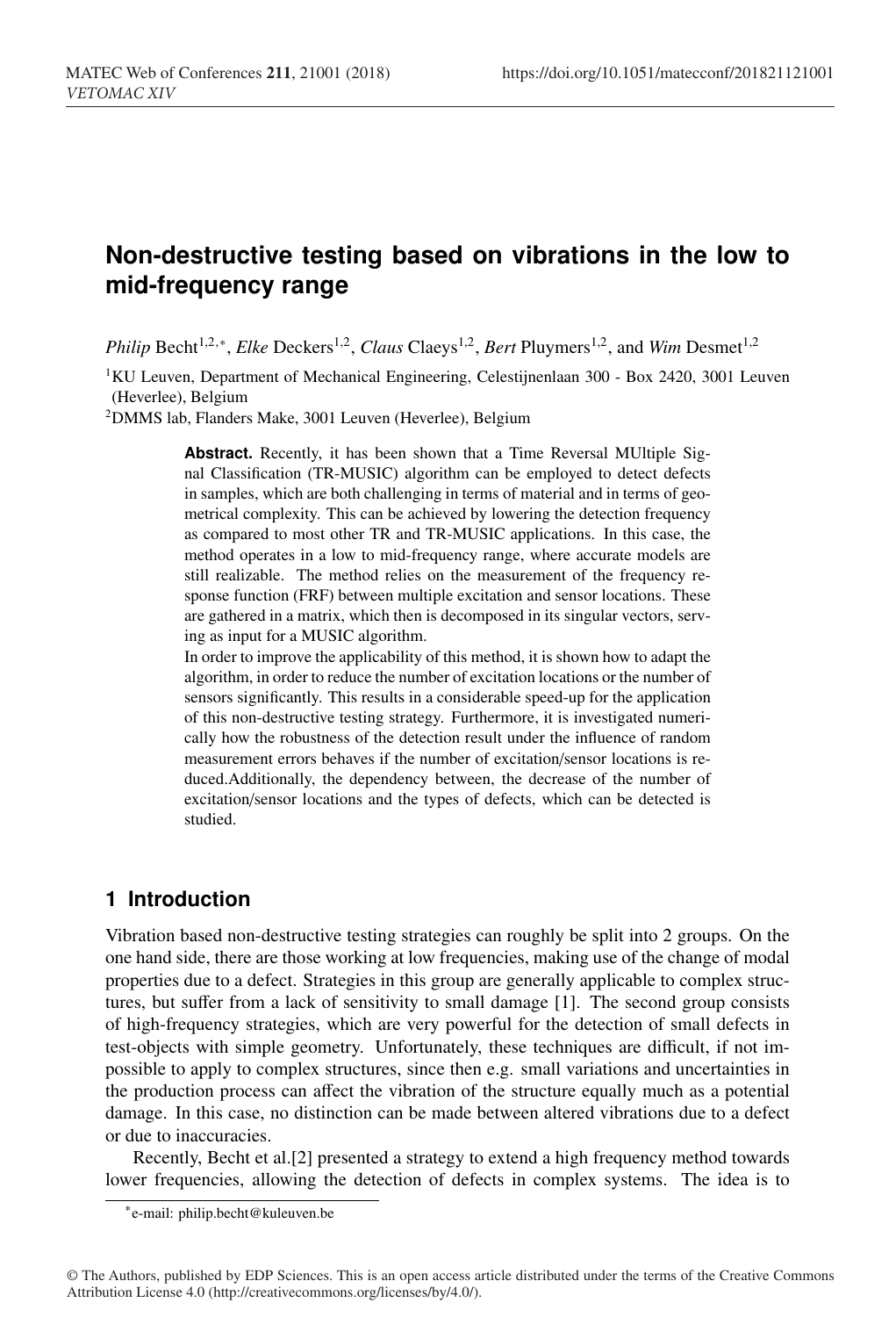work in a mid-frequency range, where the upper frequency limit is set by the accuracy of the numerical model of the test-object and the production variability. At the same time, there is a minimum frequency, which needs to be included in order to guarantee the required sensitivity to a defect. The Time Reversal MUltiple SIgnal Classification (TR-MUSIC) algorithm used is building up on the work of Fink[3] Prada et al.[4], Lehmann and Devaney[5] and Marengo et al.[6]. The basic input, is the scattered wave field measured by a finite number of sensors. This scattered wave field can be calculated by subtracting the predicted wave field in the healthy part from that measured at the potentially defected test-object. Using this strategy, Becht et al. showed numerically in [2] that internal damage in a section of an air plane wing can be detected based on only 30 excitation and 30 sensor locations, both exciting/measuring solely in the normal direction on the outer skin of the wing.

The aim of this publication is to investigate whether or not it is possible to reduce the number of excitations and/or sensors in order to lower the total testing-time. Therefore, the influence of such a reduction is first analysed theoretically in section 2. In section 3 the derived relations are validated at a numerical example. A summary of the most important findings and concluding remarks are presented in section 4.

### **2 TR-MUSIC algorithm with reduced number of excitations**

The objective in this section is to briefly present the essential steps for non-destructive testing using a TR-MUSIC algorithm and to investigate the influence of a reduced number of sensors *N* or excitations *M* on the quality of the detection result.

The TR-MUSIC algorithm for defect detection makes use of the wave field scattered at a defect Ψ*s*. Applying equation (1) (valid for one frequency), this wave field can be calculated by subtracting the wave field of the intact part Ψ*init* (a priori measured or estimated by numerical models) from the one obtained for the defected part Ψ*tot* (measurement of the test-object) at the sensor location *x*.

$$
\Psi_{tot}(x) = \Psi_{init}(x) + \Psi_s(x). \tag{1}
$$

A scattering matrix **K** can be defined, where each element  $(m, n)$  is filled with  $\Psi_s$  due to excitation at position *m* and a measurement at sensor location *n*. Marengo et al.[6] showed that  $K$  can be decomposed into its singular values and vectors and that the left and right hand side singular vectors associated with large singular values correspond to a propagation from the excitation array to the scatterer  $\Phi_k$  and a propagation from the scatterer to the sensor array  $\Psi_k$ , respectively. These vectors with  $1 \leq k \leq R_0$  are spanning the signal space,  $R_0$  is the number of physically meaningful eigenvectors. For the case of weak point scatterers  $R_0$  is equal to the number of scatterers, for the more complex case of finite scatterers the definition of *R*<sup>0</sup> is more challenging, since the identification of 'physically meaningful' singular vectors becomes more complicated. However,  $1 \leq k \leq R_0$  is always selecting the singular vectors associated to the largest singular values. For the special case of a rank deficient K, there are additional vectors  $R_0 < k \leq min(M, N)$  having no physical meaning, but the mathematical property to be orthogonal to the signal space. These are spanning the so-called noise space.

In a TR framework, the signal space singular vectors  $\Psi_k$  are back-propagated from the sensor-locations, which then work as transmitters or, alternatively, Φ*<sup>k</sup>* is back-propagated from the excitation locations. Due to the reciprocity of  $K$ , the wave-field peaks at the location of the scatterer. In frequency domain this is equal to finding the maximum of:

$$
I_{TR}(z) = \mathbf{g}(z)^{\mathrm{H}} \mathbf{\Phi}_k,\tag{2}
$$

with a test-vector  $g(z)$  describing the propagation from the excitation array to a pixel location on the test-object *z* and  $I_{TR}(z)$  being the image function at *z*.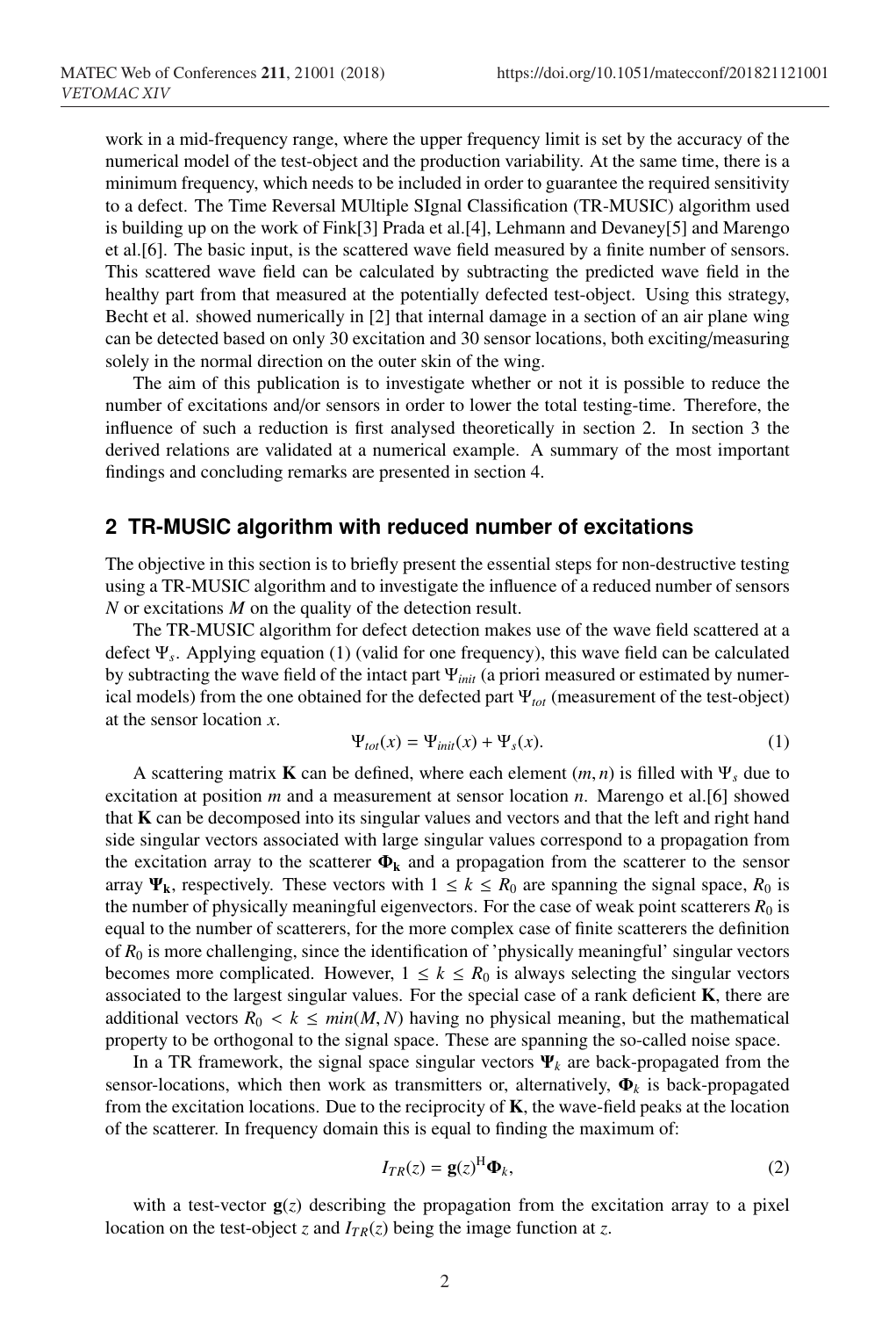From the orthogonality between signal and noise space, it follows that if equation (2) has a maximum, then

$$
I_{noise}(z) = \mathbf{g}(z)^{\mathrm{H}} \mathbf{\Phi}_k, \text{ for } R_0 < k \le \min(M, N) \tag{3}
$$

is equal to zero. The MUSIC algorithm is making use of this property and calculates an image value for each *z* based on the following equation:

$$
I(z) = \left(\sum_{k=R_0^{meas}+1}^{\min(M,N)} |\mathbf{g}(z)^{\mathrm{H}} \mathbf{\Phi}_k|\right)^{-1}.
$$
 (4)

In a similar way, also an image from the sensor-side, using Ψ*k*, can be derived. Therefore, the thoughts presented in the following for an excitation-side imaging are expect to hold reversely for an imaging from sensor-side as well.

The image function used in the following is based on equation (4) but, in order to improve the image quality, an additional product over the degrees of freedom at each *z* and over all frequency lines within the frequency range of interest is added. Furthermore, a normalisation implemented accounting for the influence of the modal behaviour, which is present in the mid-frequency range. For more detailed information on the exact implementation of the algorithm, the reader is referred to [2].

#### **2.1 Excitation-side TR-MUSIC with reduced number of sensors**

Under the initial assumption, that the number of sensors and excitations is at least equal,  $N \leq M$ , reducing the number of sensors reduces the dimension of **K** and min $(M, N)$  = *N*. As a consequence, for a given scattered field, the noise space shrinks, which results in less redundancy in the summation of equation (4). Thus a reduced resistance to random measurement errors is expected for this scenario.

Furthermore, a condition for the singular value decomposition of  **into the singular vec**tors  $\Phi_k$  and  $\Psi_k$  with the physical meaning as described previously, is that from excitation side, as well as from receiver side, the search region is fully 'illuminated'. In practice, due to the use of only a finite number of excitations/sensors this requirement is likely to be violated, but the complete 'illumination' can be achieved approximately. Naturally, reducing the number of sensors increases the inaccuracy of this approximation. In consequence, it is expected that lowering *N* leads to errors in  $\Phi_k$  as well as in  $\Psi_k$ . Therefore it is anticipated that even for excitation-side TR-MUSIC, the image quality decreases due to a reduced number of sensors.

In addition, it is possible that the number of sensors is sufficiently close to the approximation of full 'illumination' to correctly represent a simple scattering event, but the same number might be insufficient to correctly represent a complex scattered wave field. For that reason, reducing the number of sensors is expected to be most critical for the detection of complex scattering events.

#### **2.2 Excitation-side TR-MUSIC with reduced number of excitations**

Without a loss of generality, the thoughts presented in the previous section are applicable to the case discussed in this section, obviously, now only referring to a reduced number of excitations, while making use of the exciting array to construct the image.

Furthermore, the dimension of the vector  $\Phi_k$  (and hence also the dimension of **g**) is equal to the number of excitations *M*. Consequently, a reduction of the number of excitations also reduces the dimension of  $\Phi_k$ . Even in the case of a finite structure, where the reflections at the boundaries function as image sources and thus virtually increase the array-size of the excitation, the decrease of the dimension of  $\Phi_k$  still reduces the image quality. This is because the reflections will arrive at the scatterer with a lower amplitude than the incident signal [3].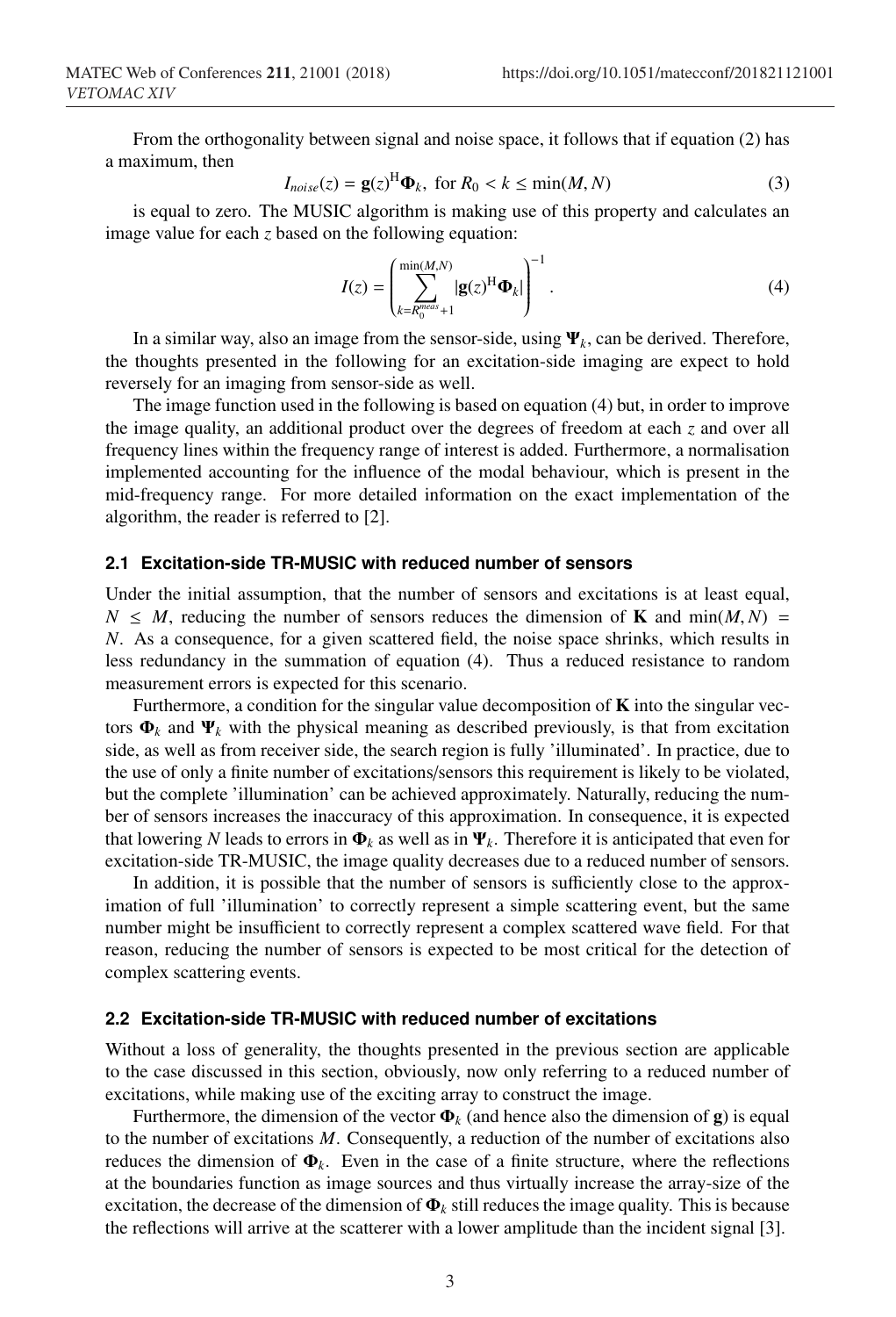

Figure 1: Model of a section of an air plane wing consisting of stiffeners (green), stingers (blue) and skin (translucent brown)

### **3 Parameter study**

In this section, the expectations, which are discussed in section 2 are verified based on the numerical example of a section of an air plane wing presented in figure 1. It consists of aluminium stiffeners (green) and stingers (blue) surrounded by a composite skin (translucent brown). The 2 defect scenarios that are considered here are (1) a single defect represented by disconnecting the top right stinger from the right stiffener and (2) a double defect consisting of one defect modelled as disconnected stinger bottom left from the left stiffener and a removed connection between the top left stinger and the central stiffener. For all images,  $R_o = 4$  is applied.

As the defects are covered by the skin and as such neither visible, nor accessible, randomly selected excitation and sensor locations normal to the skin are used as inputs for the TR-MUSIC algorithm.

All images shown in figures 2 and 3 are generated based on a excitation-side imaging procedure. Hence, reducing the number of sensors reduces the number of singular values, but does not affect the number of noise-space singular vectors, which are used by the algorithm. Following the same logic, reducing the number of excitation locations does reduce both, the number of singular values, as well as the number of noise-space singular vectors.

As reference, an image for both defect scenarios is generated using 30 excitations and 30 sensors, once without errors (figure 2a and figure 3a) and once with an artificially added random measurement error of SNR=5 (figure 2b and figure 3b). In all these scenarios, the correct zone is highlighted as defected.

In order to verify the expected deterioration of the image due to the reduction of singular values, the number of sensors is gradually reduced from 30 to 6. However, due to the limited space, only the images corresponding to the extreme values of 30 and 6 are presented, although more in-between steps were calculated and analysed. As can be seen from the comparison of figure 2a and c or figure 3a and c, there is no significant influence of this change on the image in the scenario without noise. If random noise with a level of SNR=5 is considered, the image quality degrades slightly - as predicted - due to the reduced redundancy in the model. This can be observed by comparing figure 2b and d or figure 3b and d, respectively. In consequence, it can be confirmed that the reduction of an element (excitation or sensor), of which the singular vectors are not used for the TR-MUSIC algorithm, has almost no influence in the absence of errors. In contrast at the presence of random errors, a higher number of sensors is beneficial, since the errors can be partially 'filtered' out due to the redundancy added by the additional elements.

Comparing figure 2e to a and c or figure 3e and a and c for the noiseless scenario or figure 2f to b and d or figure 3f to b and d for the scenario with random errors, shows that the decrease of image quality is worse if the number of excitation locations is decreased, then if the number of sensors is decreased. Furthermore, it can be concluded that in case of complex scattering the decrease of the image quality due to a reduction of the excitation locations is more severe (Comparison of figure 3, 2 defects and figure 2, 1 defect).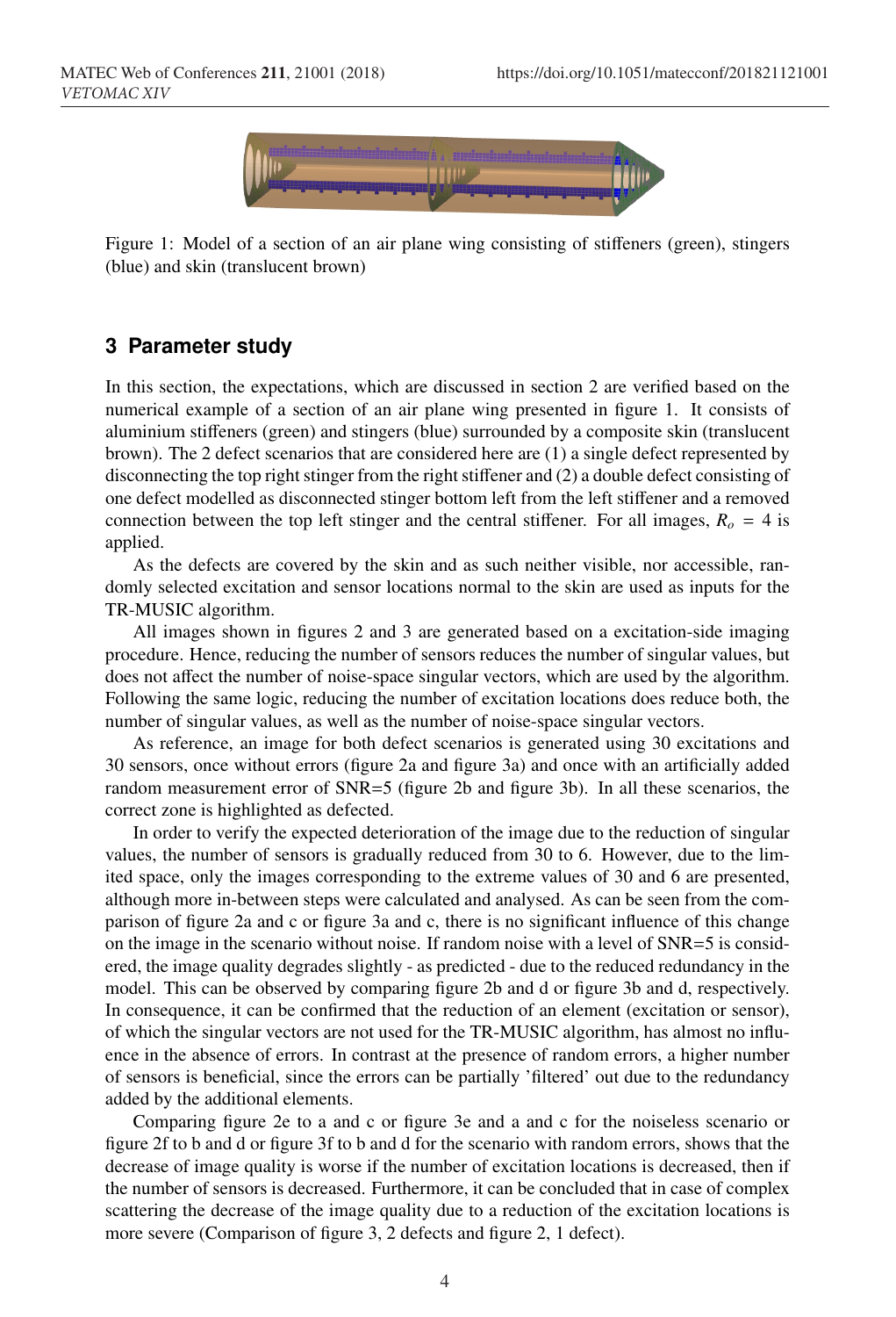

Figure 2: Influence of the number of sensors/excitations on the detection of 1 defect (top right stinger - right)

Figure 2g shows the imaging result based on 6 sensors and 6 excitation locations, without random errors. In this case the image is comparable to those obtained in figure 2c and e, where the number of sensors and excitation locations is reduced separately. The image generated based on 6 sensors and 6 excitation locations at the presence of random noise is presented in figure 2h. This imaging result is worse than the one obtained with only a reduced number of sensors (figure 2d), but comparable to the one obtained with only a reduced number of excitations (figure 2f). This similarity, once more supports the expectation that the imaging result is mainly driven by the number of excitations and is less influenced by the number of sensors. The same observation can be made for the case of 2 defects and 6 sensors and 6 excitations, of which the results are not presented in this paper due to the page limit.

The final prospect mentioned in section 2, a growing number of necessary elements with increasing complexity of the scattering event becomes particularly obvious when comparing the noiseless imaging results with reduced number of excitations for 1 and 2 defects. While the zone of defect in the simpler scattering event (1 defect in figure 2e) is still predicted correctly, the imaging fails for the more complex case of 2 defects (figure 3e). This confirms the expected behaviour.

# **4 Conclusion**

In this article a TR-MUSIC algorithm is used to generate an image indicating defects in a complex structure. This can be done using the singular vectors of a measured scattering matrix corresponding to the excitations or to the sensors, respectively. The focus in this publication is to investigate how the quality of the image changes depending on the number of excitations and sensors. Therefore, firstly, the influence of reducing the number of excitations/sensors is deduced theoretically, with the following result:

- If the image is generated based on the excitation-side singular vectors, a reduction of the number of sensors has only a very limited effect on the image. The influence increases with increasing measurement noise due to a loss in redundant information.